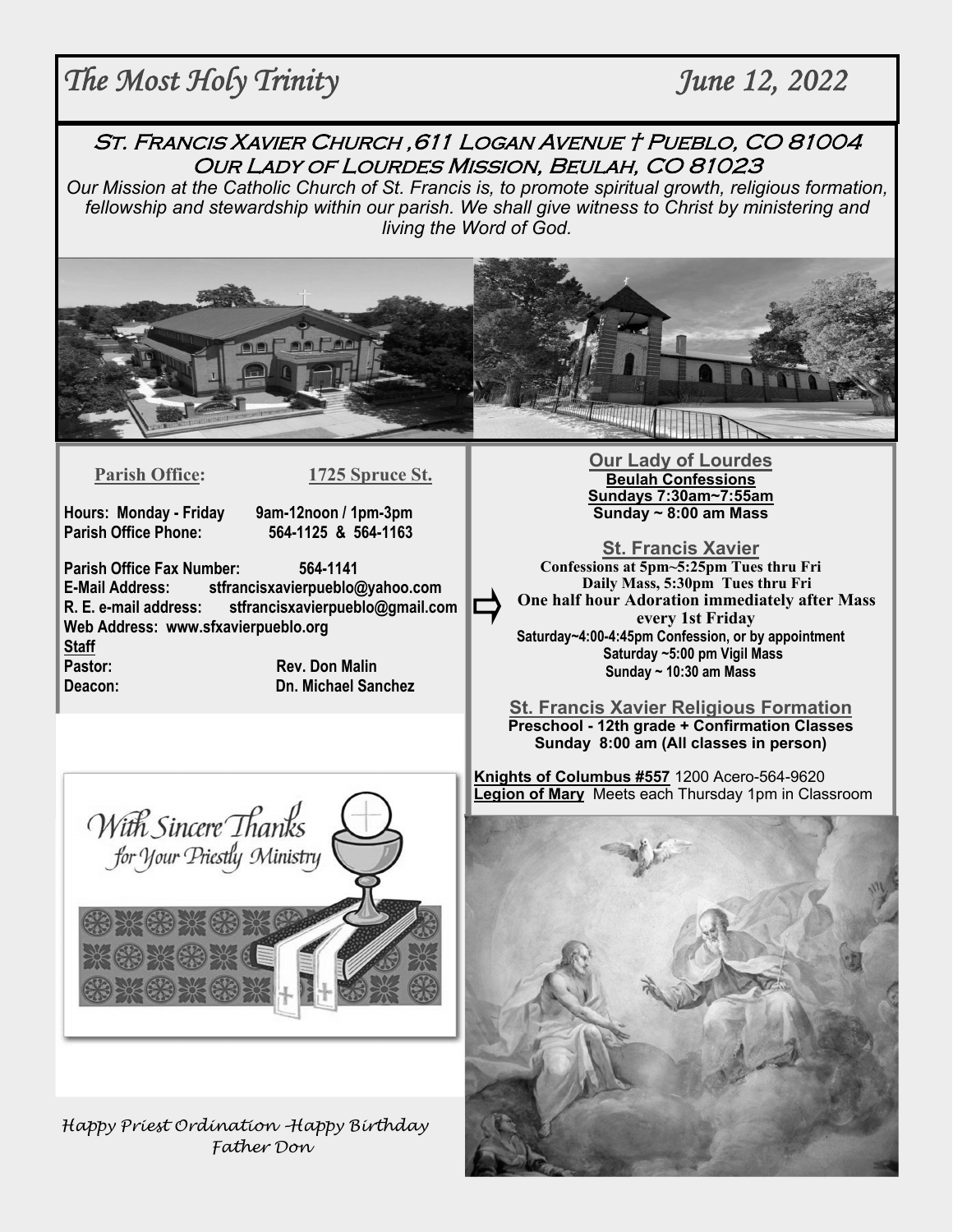*St. Francis Xavier & Our Lady of Lourdes June 12, 2022* 

## *Mass Intentions*

#### *Saturday ~June 11th~5:00pm*

 **+John A. & Irene A. Vigil** By Michael, Dennis & Tasha *Sunday-June 12th~8:00 am* 

#### *Our Lady of Lourdes*

 **+ Huber Family** By Ruth Huber  **Happy 100th Birthday Marge Cullen** By Debbie Monnet

#### *Sunday~ June 12th~10 :30 am*

 **+ Jo Avalos** By Pearl Casaus

**+ Rev. Walter Smigiel (2016)** 

 **Tuesday ~June 14th 5:30pm + Rev James plough (2020) +Deacon Bill Pewters (2008) Wednesday ~June 15th 5:30pm Gabriel Urquizo-Seminarian Thursday ~June 16th 5:30pm +Msgr. George T. Holland (2012)**

 **Friday~ June 17th 5:30pm +** 

### Happy Father's Day

#### *Saturday ~ June 18th ~ 5:00pm*

 **+All Fathers & Grandfathers of Jaramillo & Raigoza Families** By Arlene Raigoza

*Sunday~ June 19th~8:00 am Our Lady of Lourdes* 

## **For People of the Parish**

#### *Sunday ~ June 19th~10:30 am*

**+Leonard J. Malin** By Martinez & Siegrist Families

**+Fred T. Aragon, Sr. & Henritta Aragon** By Aragon Family

**+Ernie Sandoval** By Trisha Allen

+**Gilbert & Morris Trujillo, & Joseph P. Castro** 

By Odelia Trujillo, Gilberta & Rod Montoya

#### The Jesus Prayer:

You can use your rosary to pray the Jesus prayer. On each bead, circling twice, say the following prayer: "Lord Jesus, Son of the living God, Have Mercy on me , a poor sinner."

### Prayer Chain "Zoom " Rosary

Our Prayer Chain has started a weekly Zoom Rosary. A time for prayer with our Parish Family! Bring your intentions so we may pray for them together! Rosary times/day will vary each week so everyone can find a time that works for them.

Below you will find the meeting information to enter into Zoom:

#### **Meeting ID: 868 6963 5594 Passcode: 336028**

(this meeting info will be the same for every date/time) Please contact **Candy at (719) 242-5371** 

#### **Rosary Dates:**

June 17th@5pm June 23rd @5pm June 25th @5pm



## *Weekly Calendar*

| Mon   | $06-13$ |                    | <b>OPEN</b>         |
|-------|---------|--------------------|---------------------|
| Tues  | $06-14$ | 5:30 <sub>pm</sub> | Evening Mass        |
| Wed.  | $06-15$ | 5:30pm             | <b>Evening Mass</b> |
| Thurs | $06-16$ | $1:00$ pm          | Legion of Mary      |
|       |         | 5:30pm             | <b>Evening Mass</b> |
| Fri   | $06-17$ | $3:00 \text{ pm}$  | Divine Mercy        |
|       |         | $5:30 \text{ pm}$  | <b>Evening Mass</b> |
| Sat   | $06-18$ | $5:00$ pm          | Mass                |
| Sun   | $06-19$ | 8:00am             | OLOL Mass           |
|       |         | 10:00am            | Rosary in Church    |
|       |         | 10:30am            | <b>SFX Mass</b>     |

#### **SAINTS & SPECIAL OBSERVANCES**

**Sunday**: The Most Holy Trinity **Monday**: Eleventh Week in Ordinary Time; St. Anthony of Padua **Tuesday**: Flag Day **Saturday**: Blessed Virgin Mary

#### **READINGS FOR THE WEEK**

**Monday**: 1 Kgs 21:1-16; Ps 5:2-3ab, 4b-7; Mt 5:38-42 **Tuesday**: 1 Kgs 21:17-29; Ps 51:3-6ab, 11, 16; Mt 5:43-48 **Wednesday**: 2 Kgs 2:1, 6-14; Ps 31:20, 21, 24; Mt 6:1-6, 16-18 **Thursday**: Sir 48:1-14; Ps 97:1-7; Mt 6:7-15 **Friday**: 2 Kgs 11:1-4, 9-18, 20; Ps 132:11-14, 17-18; Mt 6:19-23 **Saturday**: 2 Chr 24:17-25; Ps 89:4-5, 29-34; Mt 6:24-34 **Sunday**: Gn 14:18-20; Ps 110:1-4; 1 Cor 11:23-26; Lk 9:11b-17

## Branson Trip

Come join Father Edmundo and Msgr. Nunez on a trip to Branson, Missouri on September 18th to September 24th.. Cost: \$794.00 per person plus insurance Deposit: \$100.00 per person by July 1st.

For more information contact: Shari Allsup-719-544-8747 or Ron & Kathy McCulloch at 719-547-3220



## **PRAYER OF THE WEEK The Most Holy Trinity**

God our Father, who by sending into the world the Word of truth and the Spirit of sanctification made known to the human race your wondrous mystery, grant us, we pray, that in professing the true faith, we may acknowledge the Trinity of eternal glory and adore your Unity, powerful in majesty. Through our Lord Jesus Christ, your Son, who lives and reigns with you in the unity of the Holy Spirit, God, for ever and ever.

Reflection question: How do I profess my faith in the Trinity in my daily life?